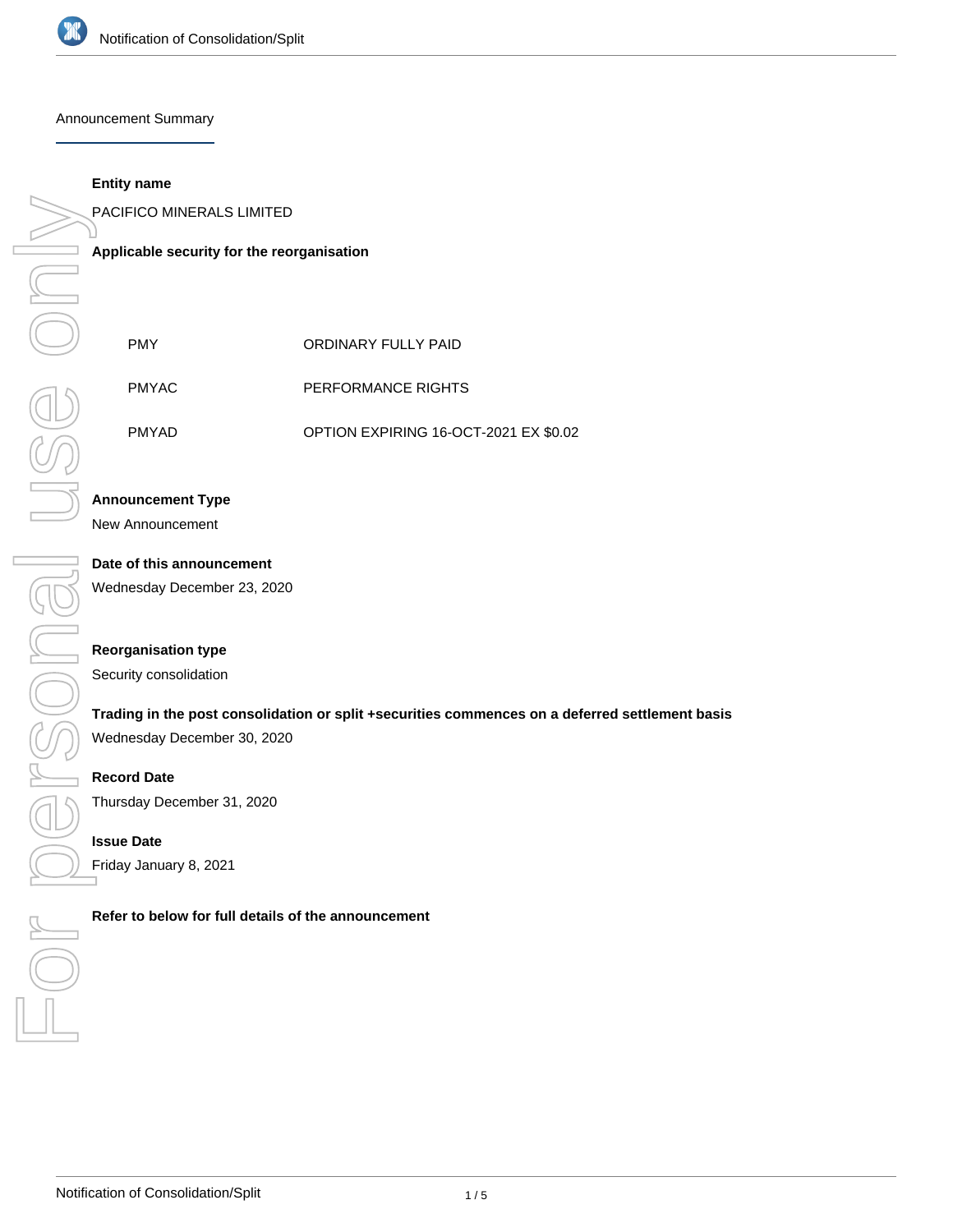

# Announcement Details

Part 1 - Entity and announcement details

**1.1 Name of +Entity**

PACIFICO MINERALS LIMITED

**1.2 Registered Number Type** ABN

**Registration Number**

43107159713

**1.3 ASX issuer code** PMY

#### **1.4 The announcement is** New announcement

**1.5 Date of this announcement**

Wednesday December 23, 2020

# **1.6 Securities affected by the consolidation or split**

| <b>ASX +Security Code</b><br><b>PMY</b> | <b>ASX +Security Description</b><br>ORDINARY FULLY PAID |
|-----------------------------------------|---------------------------------------------------------|
| <b>PMYAC</b>                            | PERFORMANCE RIGHTS                                      |
|                                         |                                                         |
| <b>PMYAD</b>                            | OPTION EXPIRING 16-OCT-2021 EX \$0.02                   |

# Part 2 - Approvals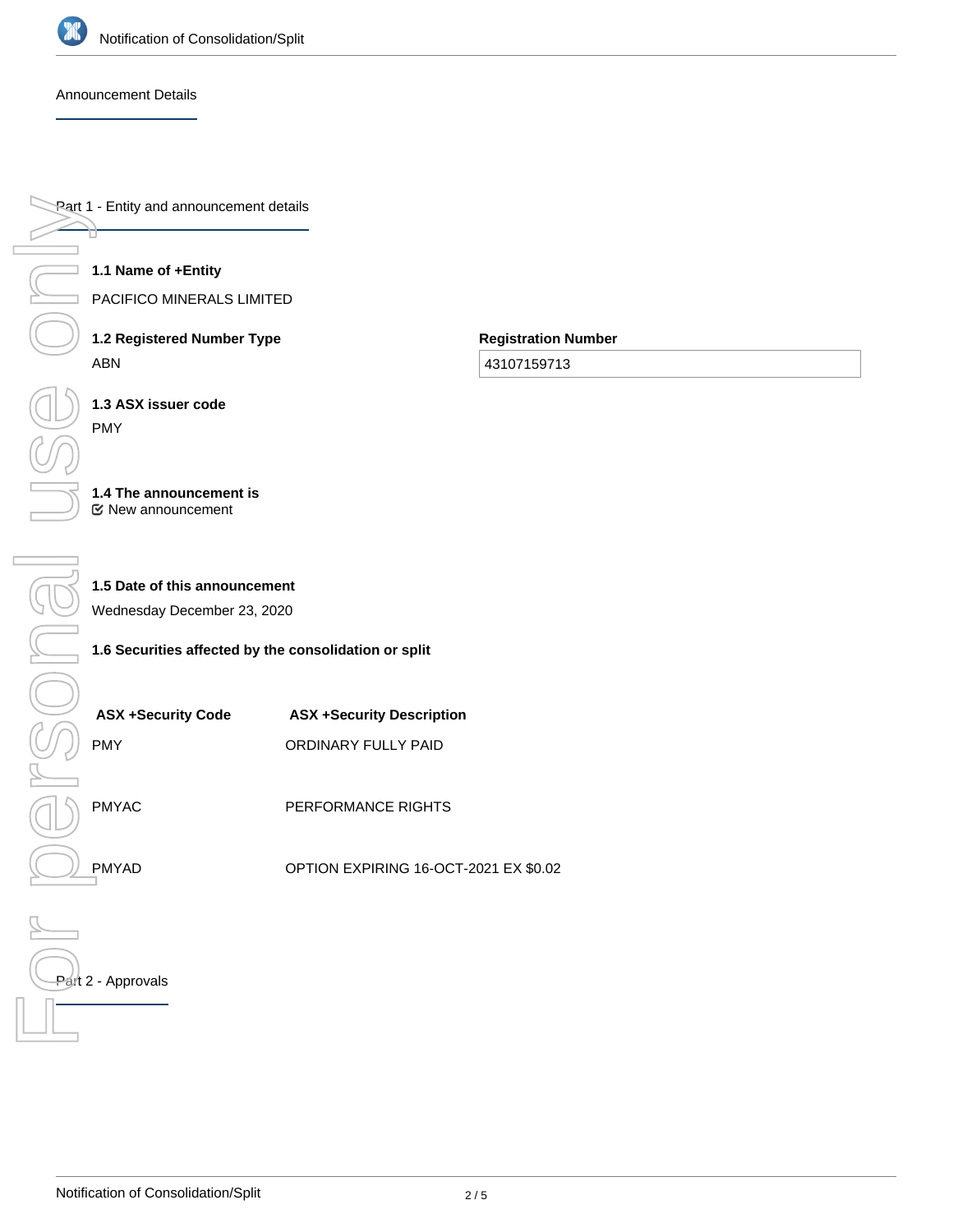

**2.1 Are any of the below approvals required for the consolidation or split before business day 0 of the timetable?**

- **•** Security holder approval
- **Court approval**
- **Lodgement of court order with +ASIC**
- **ACCC approval**
- **FIRB approval**
- **Another approval/condition external to the entity required to be given/met before business day 0 of the timetable for the consolidation or split.**

#### Yes

**2.2 Approvals**

| <b>Approval/Condition</b><br>+Security holder approval | Date for determination<br>Wednesday December 23,<br>2020 | Is the date estimated or<br>actual? | Approval<br>received/condition met? |
|--------------------------------------------------------|----------------------------------------------------------|-------------------------------------|-------------------------------------|
|                                                        |                                                          | $\mathfrak{C}$ Actual               | Yes                                 |

#### **Comments**

**Part 3 - Consolidation or split timetable and details** 

## **3.1 +Record date**

Thursday December 31, 2020

# **3.2 Date of +security holder meeting**

Wednesday December 23, 2020

# **3.2a Effective date of consolidation or split**

Thursday December 24, 2020

# **3.3 Last day for trading in the pre consolidation or split +securities**

Tuesday December 29, 2020

# **3.4 Trading in the post consolidation or split +securities commences on a deferred settlement basis.**

Wednesday December 30, 2020

#### **3.5 Record date**

Thursday December 31, 2020

#### **3.6 First day for entity to update its register and to send holding statements to +security holders reflecting the change in the number of +securities they hold.**

Monday January 4, 2021

**3.7 Last day for entity to update its register and send holding statements to +security holders reflecting the change in the number of +securities they hold and to notify ASX that this has occurred. (+Issue Date)**

Friday January 8, 2021

#### **3.8 Trading starts on a normal T+2 basis**

Monday January 11, 2021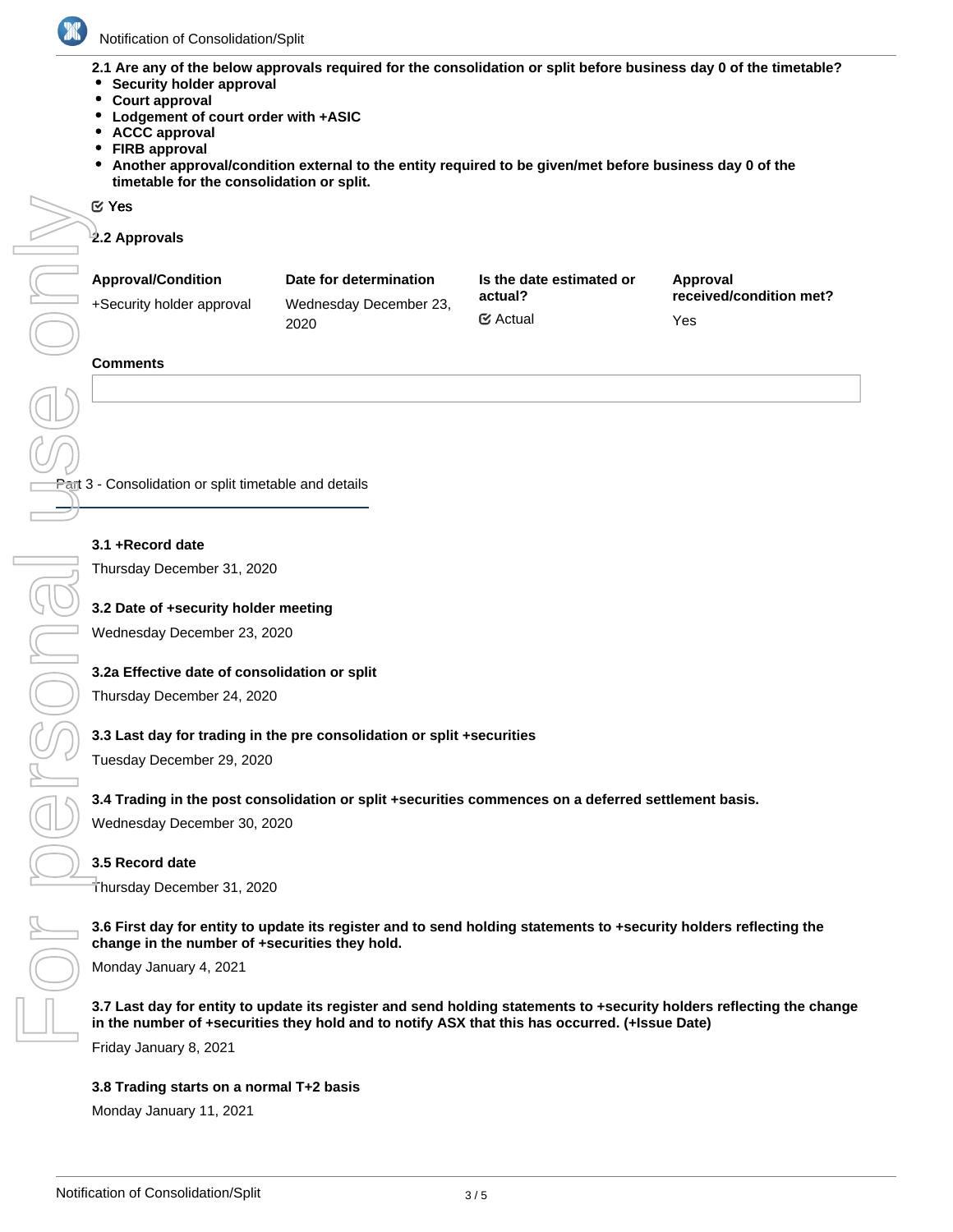

# **3.9 First settlement of trades conducted on a +deferred settlement basis and on a normal T+2 basis**

Wednesday January 13, 2021

Part 4 - Event type and details

### **5.1 +Securities on issue before and after the consolidation or split**

| 4.1 The event is<br><b>■ +Security consolidation</b>                  |                                                                                        |                                                |                                               |  |  |
|-----------------------------------------------------------------------|----------------------------------------------------------------------------------------|------------------------------------------------|-----------------------------------------------|--|--|
|                                                                       | 4.1a Consolidation ratio: the +securities will be consolidated on the basis that every |                                                |                                               |  |  |
| 25                                                                    |                                                                                        |                                                |                                               |  |  |
| 1                                                                     | (pre-consolidation) +securities will be consolidated into                              |                                                |                                               |  |  |
|                                                                       | (post-consolidation) +security (/ies).                                                 |                                                |                                               |  |  |
| 4.2 Scrip fraction rounding                                           |                                                                                        |                                                |                                               |  |  |
| Fractions rounded up to the next whole number                         |                                                                                        |                                                |                                               |  |  |
|                                                                       |                                                                                        |                                                |                                               |  |  |
|                                                                       |                                                                                        |                                                |                                               |  |  |
| Part 5 - +Securities on issue before and after consolidation or split |                                                                                        |                                                |                                               |  |  |
|                                                                       |                                                                                        |                                                |                                               |  |  |
|                                                                       | 5.1 +Securities on issue before and after the consolidation or split                   |                                                |                                               |  |  |
| <b>ASX +Security Code</b>                                             | <b>ASX +Security Description</b>                                                       |                                                |                                               |  |  |
| <b>PMY</b>                                                            | ORDINARY FULLY PAID                                                                    |                                                |                                               |  |  |
|                                                                       |                                                                                        |                                                |                                               |  |  |
| Quoted/unquoted                                                       | Number on issue pre<br>consolidation or split                                          | Number on issue post<br>consolidation or split | <b>Estimate/Actual</b>                        |  |  |
| <b></b> ∉ Quoted                                                      | 3,804,488,820                                                                          | 152,179,553                                    | <b></b> ∉ Estimated                           |  |  |
|                                                                       |                                                                                        |                                                |                                               |  |  |
| <b>ASX +Security Code</b>                                             | <b>ASX +Security Description</b>                                                       |                                                |                                               |  |  |
| <b>PMYAC</b>                                                          | PERFORMANCE RIGHTS                                                                     |                                                |                                               |  |  |
| Quoted/unquoted                                                       | Number on issue pre                                                                    | Number on issue post                           | <b>Estimate/Actual</b>                        |  |  |
| <b></b> ∉ Unquoted                                                    | consolidation or split                                                                 | consolidation or split                         | <b></b> ∉ Estimated                           |  |  |
|                                                                       | 43,500,000                                                                             | 1,740,000                                      |                                               |  |  |
| <b>ASX +Security Code</b>                                             | <b>ASX +Security Description</b>                                                       |                                                |                                               |  |  |
| PMYAD                                                                 | OPTION EXPIRING 16-OCT-2021 EX \$0.02                                                  |                                                |                                               |  |  |
|                                                                       |                                                                                        |                                                |                                               |  |  |
| Quoted/unquoted<br><b></b> ∉ Unquoted                                 | Number on issue pre<br>consolidation or split                                          | Number on issue post<br>consolidation or split | <b>Estimate/Actual</b><br><b></b> ∉ Estimated |  |  |
|                                                                       | 10,000,000                                                                             | 400,000                                        |                                               |  |  |

#### **5.2 Exercise price of options**